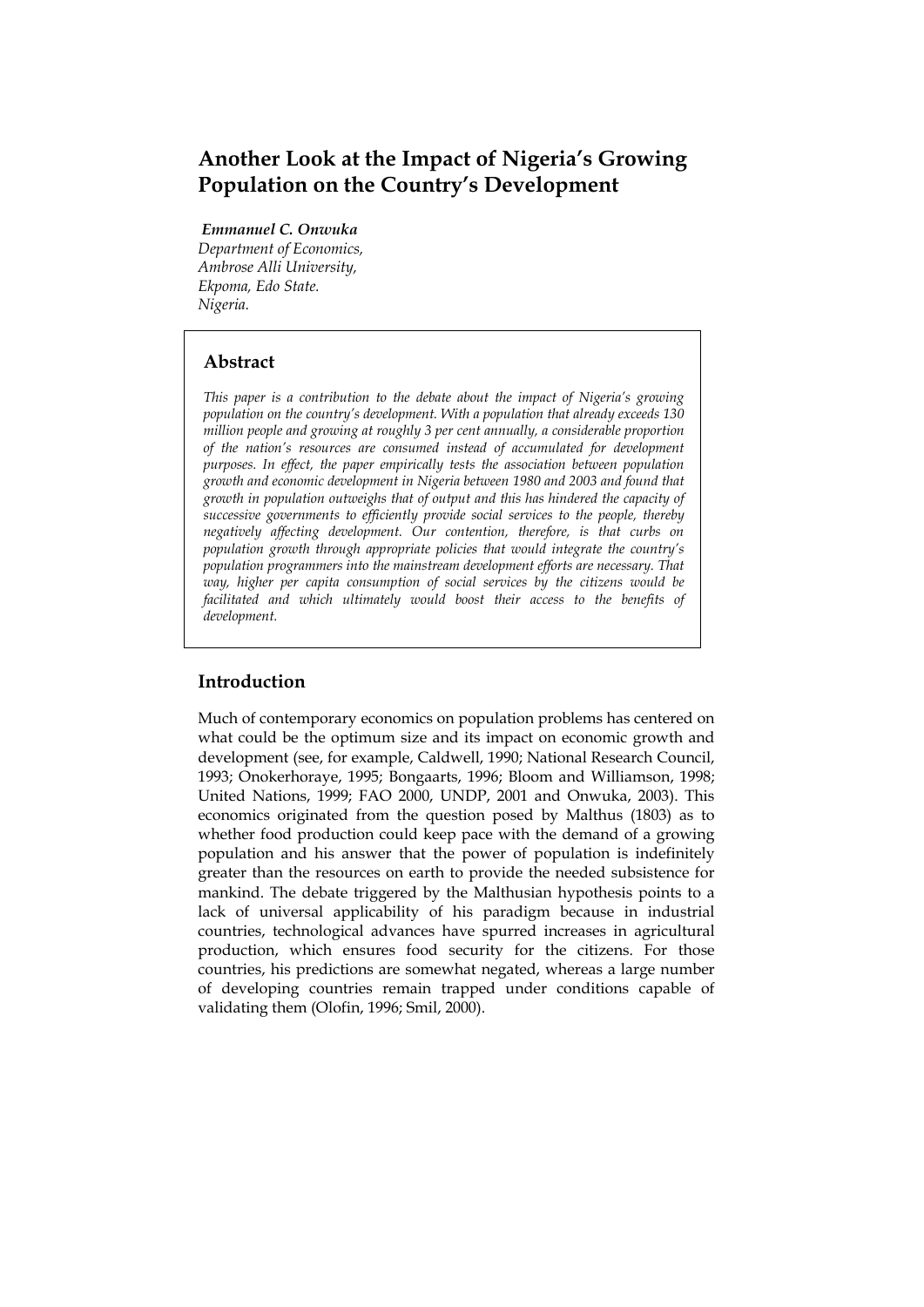The efforts of governments in the developing countries to feed their peoples and also provide quality social services for them are being frustrated by rapid population growth. This growth is attributable, on the one hand, to improvement in human survival associated with the application of modern medical science to health matters, better sanitation and immunization of children, which have caused the death rate to decrease (Ashford, 2001; United Nations, 2001a). On the other hand, the traditional beliefs about the value of children, particularly sons, as an asset to be relied upon by their parents in agricultural production and to support them during old age have combined with the practice of polygamy, the fear of child mortality and low levels of female education to encourage high fertility. Moreover, the continuity of the patrilineal decent group and the influence of religions, which teach that children are gifts from God sharply limits the prospects for lowering the birth rate (for details, see Lee and Miller, 1990; Renne, 1995; Ainsworth et al., 1996 and National Population Commission, 2003).

Consequently, the world population has been increasing and the last two decades have been demographically unprecedented as it rose from 4.8 billion people in 1985 to 6.4 billion in 2004. Much of this increase occurred in the developing nations as their populations grew from 3.7 billion to 5.1 billion as against that of developed nations which grew from 1.1 billion to 1.2 billion over the same period (United Nations, 2001b; Population Reference Bureau, 2004). When it is noted that the high fertility countries are mainly resource constrained with low levels of social and economic development, it becomes obvious why they have accepted responsibility to control the growth of their populations through endorsement of family planning programmes mapped out at various international conferences organized by the United Nations (United Nations, 1998).

Nigeria is a high fertility country and there is evidence that its large population inhibits government's efforts in meeting the basic needs of the people. With a population that already exceeds 130 million people and growing at roughly 3 per cent annually, (United Nations, 2004), a considerable proportion of the country's resources is, doubtless, consumed instead of being accumulated as capital for development purposes. To that extent, the rate of development lags behind that of population growth, which triggers stagnation in social service delivery. This necessarily impedes whatever progress being achieved in the fight against poverty.

Our objective in this paper is to ascertain the validity of the assumed inverse association between population growth and economic development in Nigeria. Using regression techniques, we test this association for the period 1980-2003 and use the results to assess the impact of demographic change on government's social obligation to the people.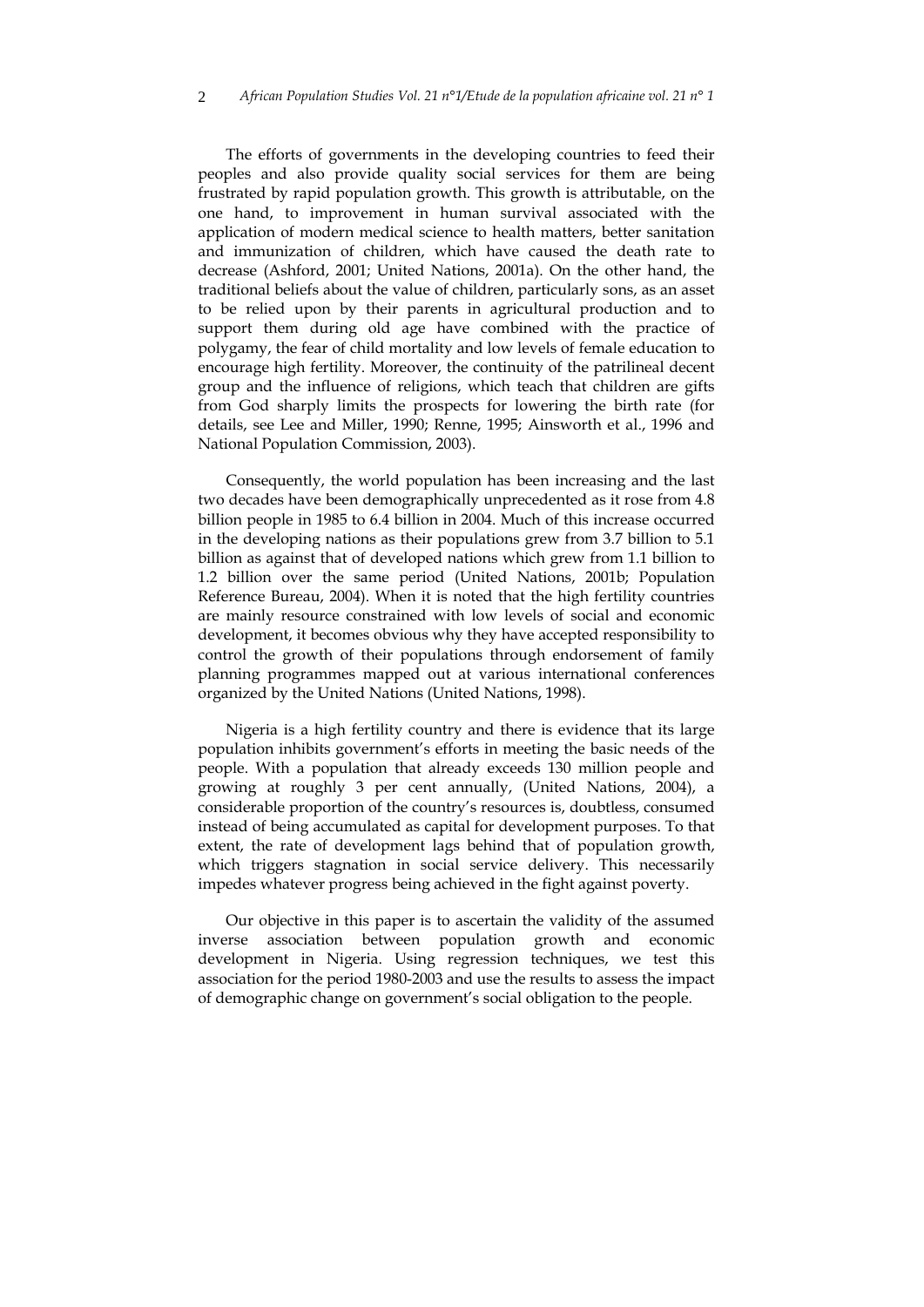The 23 years are chosen because they cover the oil boom, the economic crisis as well as the structural adjustment and post structural adjustment periods. In line with this setting, the contents of the paper are adumbrated as follows. Section I provides background information on demographic trends. Section II investigates the implications of population growth for development in Nigeria. In section III, we present the models including results of the regression analysis on the relationship between population growth and economic development in Nigeria while section IV summarizes the findings and offers conclusions.

## **The Dynamics of Population Growth in Nigeria and its Implications for the Country's Development**

A large body of demographic literature documents the incidence of population growth in Nigeria (see, for example, Olusanya and Pursell, 1981; Farooq, 1985; Feyisetan and Ainsworth, 1996; Anyinwe and Okojie, 1998; National Population Commission, 2002 and Federal Republic of Nigeria, 2004a). Ordinarily, this growth in population would not be a cause for concern since in certain circumstances, a large population could be to the advantage of a country in terms of the sheer size of its domestic market, better division of labour, increased productivity through improvement in the ratio of labour force to population as well as enhancement of its political and military power. A large population also diversifies the demand for products and services and promotes the tendency to increasing returns to scale, thereby raising economic development (Yesufu, 2000).

Additionally, advances in the arts, sciences and technology are the purview of highly talented individuals and invariably the larger the population, the more likely would be the number of such individuals in the society (Jakande, 1988; Mauldin and Sinding, 1993 and Idele, 1997). Admittedly, population growth puts severe pressures on existing resources, but as Simon (1996) observes, such growth ushers in needed adjustments that neutralize the effects of depleting resources through the search for substitutes by stimulating technological change. Put differently, the ultimate resource is people who exert their dexterity to manage the challenges of development. When viewed from that perspective, population growth is not necessarily a problem but an opportunity in disguise.

Be that as it may, Nigeria's large population has development implications.To begin with, it does not augur well for planning purposes. Plans only succeed when the implementation is pursued with reliable data. But in the Nigerian experience, the unreliability of demographic data makes plan implementation a futile exercise in the country. (African Development Bank, 2001).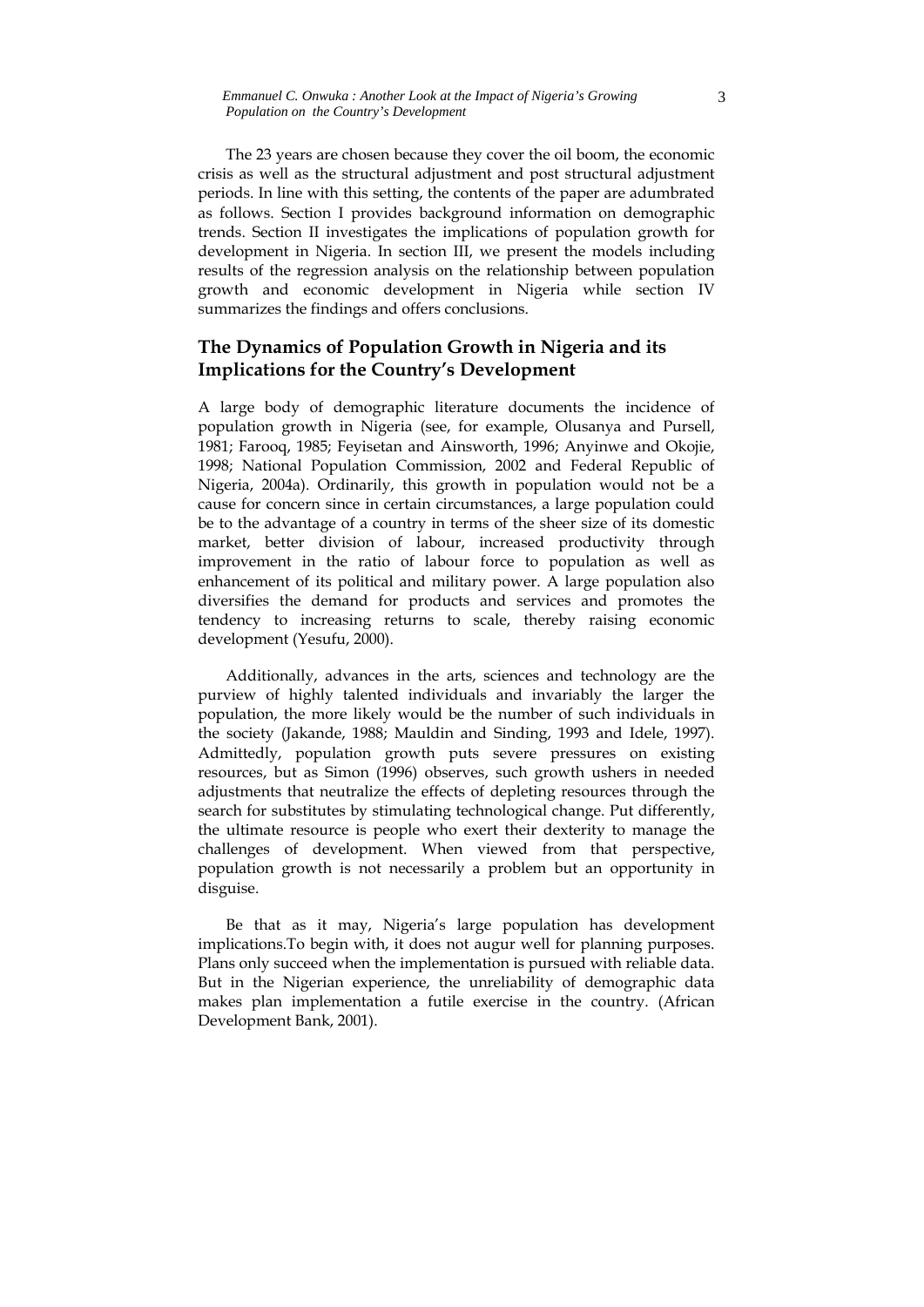Studies described elsewhere (World Bank, 1994; United Nations, 1998; Adonri, 2003) also detail other negative consequences associated with demographic change in Nigeria such as health complications arising from pregnancies that occur too early or too frequently during the reproductive life cycle. Population and health are thus closely related when considering high-risk pregnancies. By preventing such pregnancies, a significant impact can be made in enhancing the quality of life of the mother and child and by extension that of the entire population.

Rapid population growth in Nigeria is equally associated with unemployment with figures ranging from 17 per cent per annum for the entire population to 60 per cent for the youths because job opportunities are fewer than the number seeking for them, and stagnating economic performance because a larger proportion of available resources is consumed instead of invested to generate growth (Federal Republic of Nigeria, 2004b). In addition, it poses continuous pressure on resources, particularly on agricultural land. For instance, due to high density of people in the Eastern states as much as 53 per cent of the farming population cultivate less than 0.4 hectares in a given year and in the more congested areas of these states most farmers cultivate only 0.2 hectares per year. The result is fragmentation of farmlands and their subdivision into smaller plots to accommodate the growing farming populace. With time, the small plots would become untenable for even subsistence farming, forcing those concerned to move into marginal soils, where greater degradation takes place with attendant reduction in agricultural output (Akinbode, 2002; Madu, 2005).

The application of modern farming techniques and fertilizers could assuage this problem, but unfortunately as a capital deficient country, the traditional methods of farming dominate agricultural practice in Nigeria. Inevitably, therefore, population pressure on a fixed factor like land would usher in diminishing returns (Iniodu, 1998). This is one of the explanations to decreasing peasant income and accompanying widespread poverty among the rural dwellers, the incessant food shortages and insufficient calorie intake among the Nigerian people.

The changes in the structure of Nigeria's population continue to shift in favor of the young age group 0-14. This age group accounted for 43 per cent of the population during the 1963 census, but the figure increased to 45 per cent of the population during the 1991 census as Table 1 demonstrates.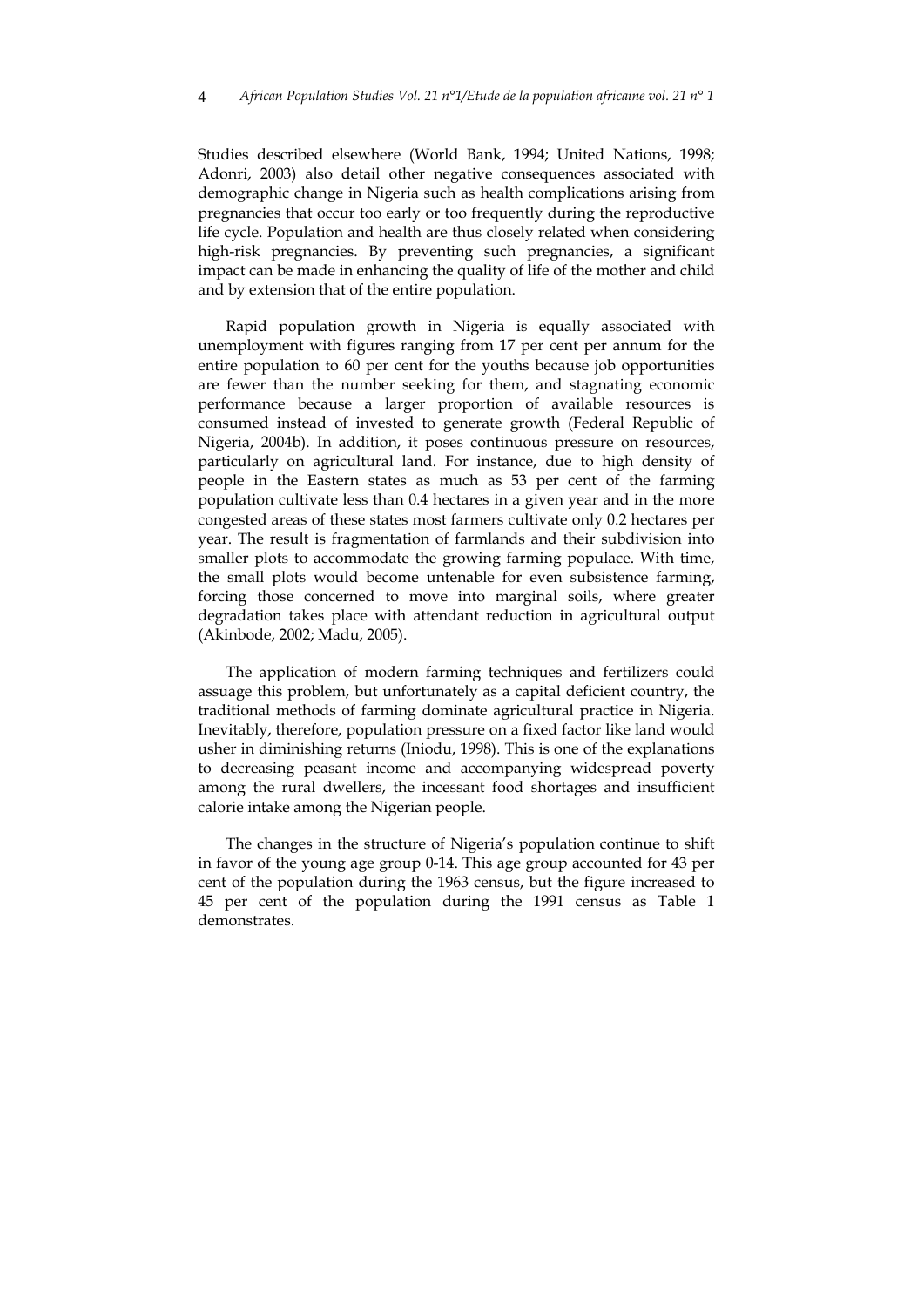|                      | 1963 Census   |      | 1991 Census          |                |         |  |
|----------------------|---------------|------|----------------------|----------------|---------|--|
| Age Group<br>(Years) | Total         | $\%$ | Age Group<br>(Years) | Total          | $\%$    |  |
| $0 - 4$              | 9,549,163.00  | 17.2 | $0 - 4$              | 143,438,889.00 | 16.1    |  |
| $5-9$                | 8,439,298.00  | 15.2 | $5-9$                | 14,500,458.00  | 16.3    |  |
| 10-14                | 5,937,125.00  | 10.7 | 10-14                | 11,148,681.00  | 12.5    |  |
| 15-19                | 5,251,184.00  | 9.4  | 15-19                | 9,335,788.00   | 10.5    |  |
| $20 - 24$            | 65,923,188.00 | 12.4 | 20-24                | 7,671,570.00   | 8.6     |  |
| 25-29                | 5,570,585.00  | 10.0 | 25-29                | 7,311,671.00   | 8.2     |  |
| 30-34                | 4,325,578.00  | 7.8  | 30-34                | 5,913,927.00   | 6.6     |  |
| 35-39                | 2,478,446.00  | 4.8  | 35-39                | 4,214,933.00   | 4.7     |  |
| 40-44                | 2,410,144.00  | 4.3  | 40-44                | 3,845,918.00   | 4.3     |  |
| 45-49                | 1,168,048.00  | 2.1  | 45-49                | 2,416,703.00   | 2.7     |  |
| 50-54                | 1,216,899.00  | 2.2  | 50-54                | 2,570,799.00   | 2.9     |  |
| 55-59                | 463,476.00    | 0.8  | 55-59                | 1,119,769.00   | 1.3     |  |
| 60-64                | 785,792.00    | 1.4  | 60-64                | 1,690,374.00   | 1.9     |  |
| 65-69                | 272,899.00    | 0.5  | 65-69                | 763,940.00     | 0.9     |  |
| 70-74                | 314,323.00    | 0.6  | 70-74                | 886,302.00     | $1.0\,$ |  |
| 75-79                | 125,838.00    | 0.2  | 75-79                | 351,823.00     | 0.4     |  |
| 80-84                | 191,156.00    | 0.3  | 80-84                | 480,686.00     | 0.5     |  |
| $85+$                | 246,893.00    | 0.4  | $85+$                | 424,989.00     | 0.5     |  |
| Nigeria              | 55,670,055.00 | 100  | Nigeria              | 88,992,220.00  | 100     |  |

#### **Table 1: Numerical and Percentage Distribution of the Population of Nigeria by Five Year Age Groups in the 1963 and 1991 Population Censuses**

Sources: Federal Office of Statistics (1989), Digest of Statistics, Lagos, Federal Office of Statistics, p.5; National Population Commission (1998), 1991 Population Census of the Federal Republic of Nigeria: Analytical Report at the National Level, Abuja, National Population Commission, p.40.

 Granted that the elderly population of 65 years and above is substantially smaller than the young population as Table 1 also bears witness, the percentage of the elderly population is expected to increase with better medical services. This implies a high proportion of people at the non-productive tender age and the aged, which together constitute about 48 per cent of the population. The high percentage of youth and aged in the population easily render social welfare programs of government and international agencies mere tokenism gesture (National Population Commission, 2004b). The heavy outlays on child welfare and social security and even heavier tax burden on the labor force to support the young and elderly are clear manifestations of contradictions inherent in the management of a large population in the face of inadequate resources.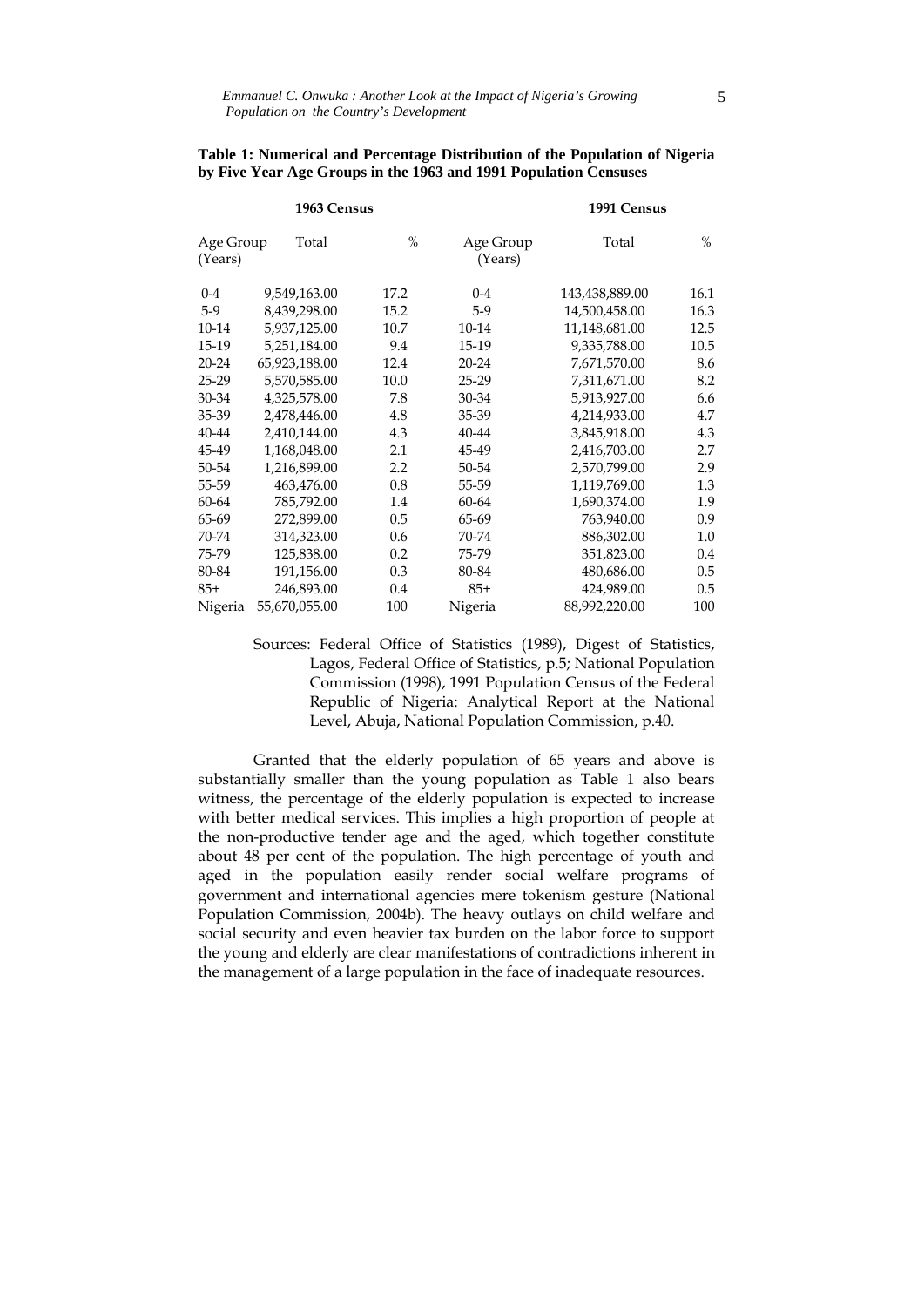The situation has been compounded by the economic crisis in the country. The causes and effects of this crisis have been extensively discussed in the literature (see, for example, Soleye, 1987; Essien, 1990; Obadan and Ekuerhare, 1993; Onimode, 1995, Onwuka, 1996; Umoren, 2001; Ajakaiye, 2003). Suffice, however, to observe that the crisis has brought about declines in social expenditures, whereas the population has maintained a steady rise. A typical example is the education sector. The introduction of Universal Primary Education Scheme in 1976 and its modification into the Universal Basic Education Program in 1999 has meant increases in primary school enrolments from 9.9 million to 27 million, while that of secondary schools from 998,976 to 7.5 million between 1977 and 2002 (Central Bank of Nigeria 1980 and 2003a). The demand for tertiary education has equally been high as enrolments increased from 135,783 during 1985/86 session to 350,000 during 1999/2000 session in the universities (Olaniyan, 2001; Adalemo, 2001). As such, there have been more intakes into educational institutions with the expectation of corresponding higher spending on the educational sector.

But the share of public expenditures on education has plummeted over the years. It fell from 7.8 per cent of total federal government expenditures in 1994 to 4.5 per cent in 2003 (Hinchliffe, 2002; Federal Office of Statistics, 2003).

Because of the slashes in educational expenditures, investments have not kept pace with the demands of that sector. In effect, infrastructures have been overstretched; causing their dilapidation and inadequate teaching materials and understaffing engender deterioration in learning outcomes. Many eligible candidates are also denied admission into Nigerian universities due to inadequate facilities. For example, in 1990, 373,016 candidates applied for admission, but only 61,212 representing 16.4 per cent were admitted. In 2000, 467,490 applied for admission, but only 50,277 representing 10.8 per cent could be absorbed even though that human capital formation is critical for the country's development (JAMB Annual Reports 1991 and 2001).

The health sector suffers the same investment fatigue, with aggregate growth rates of 2 per cent and 1.2 per cent for the capital and recurrent expenditures respectively for the period between 1985 and 2002, being lower than the population growth rate of 3 per cent (Central Bank of Nigeria, 2003b). Little wonder that public health institutions are overburdened by operational costs per capita. Overuse negatively impacts on the physical conditions of their facilities and the growing number of patients reduces the availability of drugs in hospitals, overwhelms the laboratories and machines employed in medical practice with attendant inefficiency in health care delivery.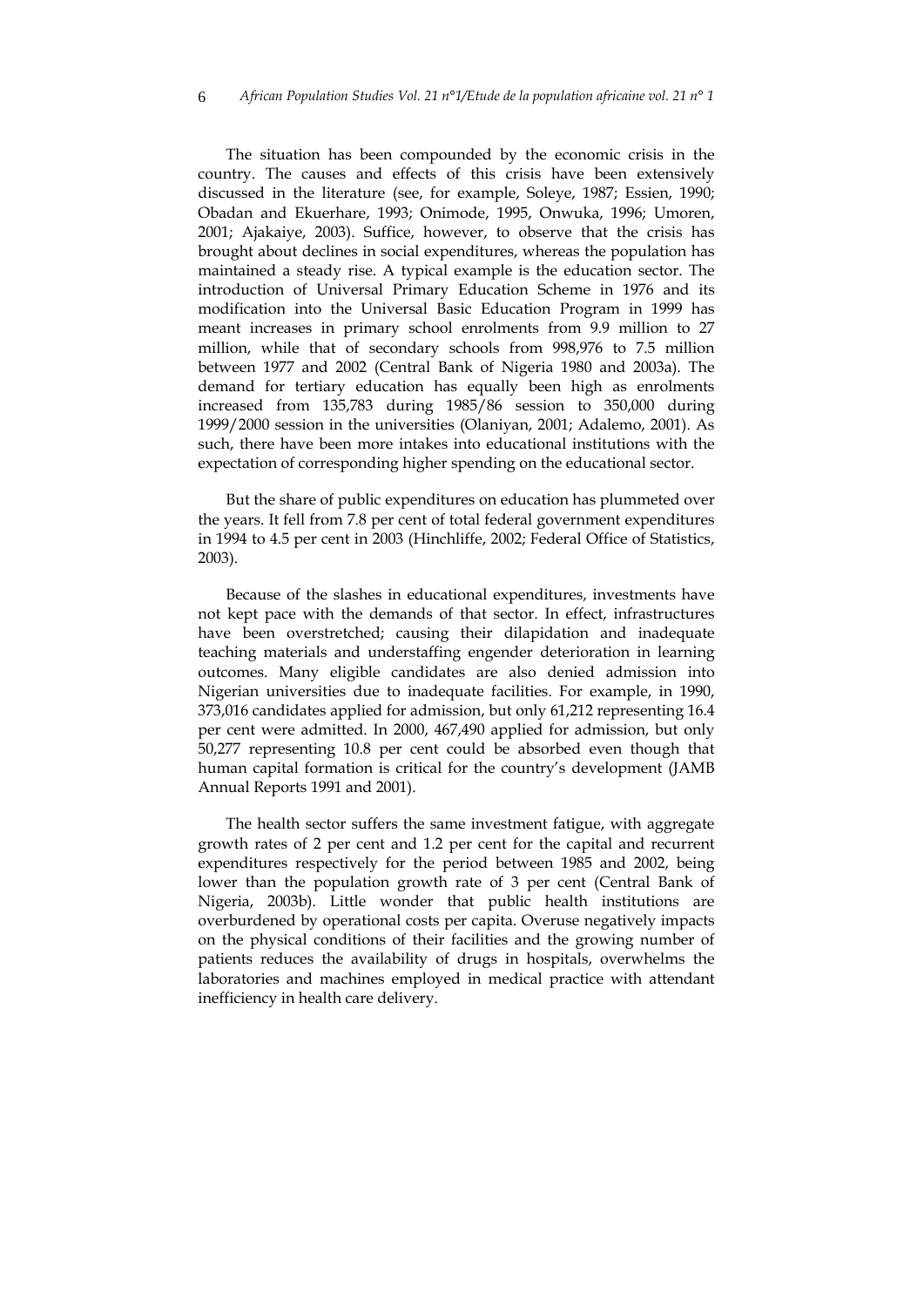Other social services like safe drinking water, good housing and constant electricity supply have become luxuries in Nigeria because as efforts are made to satisfy some communities, teeming numbers elsewhere yearn for attention, thereby dwarfing whatever achievements made in the realm of human development. For instance, the proportion of the Nigerian population with access to safe drinking water and adequate sanitation in 1999 was 54.1 percent and 52.8 percent respectively (Federal Office of Statistic /UNICEF, 2000). The housing situation has worsened and the number of homeless people has increased, while urban slums have risen in size (UNSN, 2002).

These submissions do not imply that once population is growing, social services must crumble. On the contrary, robust economic growth coupled with equitable distribution of income lesson the negative consequences of population growth on development as the experiences of China, Indonesia and South Korea demonstrate. In Nigeria, however, growth has been sluggish and the gap between the rich and the poor keeps widening to the extent that the share of the poorest 20 per cent of the population in national consumption amounted to only 4 per cent in 2002, while that of the richest 20 per cent was 56 per cent (Federal Republic of Nigeria, 2004c). A study by UNECA (1999) confirms this high income inequality among Nigerian citizens with a Gini coefficient of 44.4 per cent in the 1990s.

Corruption and bad governance erode the confidence of the people in their government. This reduces their enthusiasm in the struggle for socioeconomic revival and stability. Although there appears to be no link between population growth and low savings in Nigeria, the fact remains that as population grows, "capital widening" is needed to maintain existing per capita income and savings while declining fertility makes it possible for resources to be released for "capital deepening", which helps the cause of poverty alleviation.

The forgoing arguments strengthen our belief that Nigeria has a population load factor that weights too heavily on its meager resources to guarantee the welfare of the citizens. Since the basic needs of the people are not adequately catered for, exacerbation of poverty is inevitable as rural decay and urbanization crunch intensify. That is why curbs are needed in Nigerian population growth rate to a level that is supportive of efforts to achieving sustainable development in the country.

## **Model Formulation and Data Analysis**

This section deals with the empirical evaluation of the effects of Nigeria's growing population on economic development. The model adopted, with some modifications, is that of Blanchet (1999) on the effect of population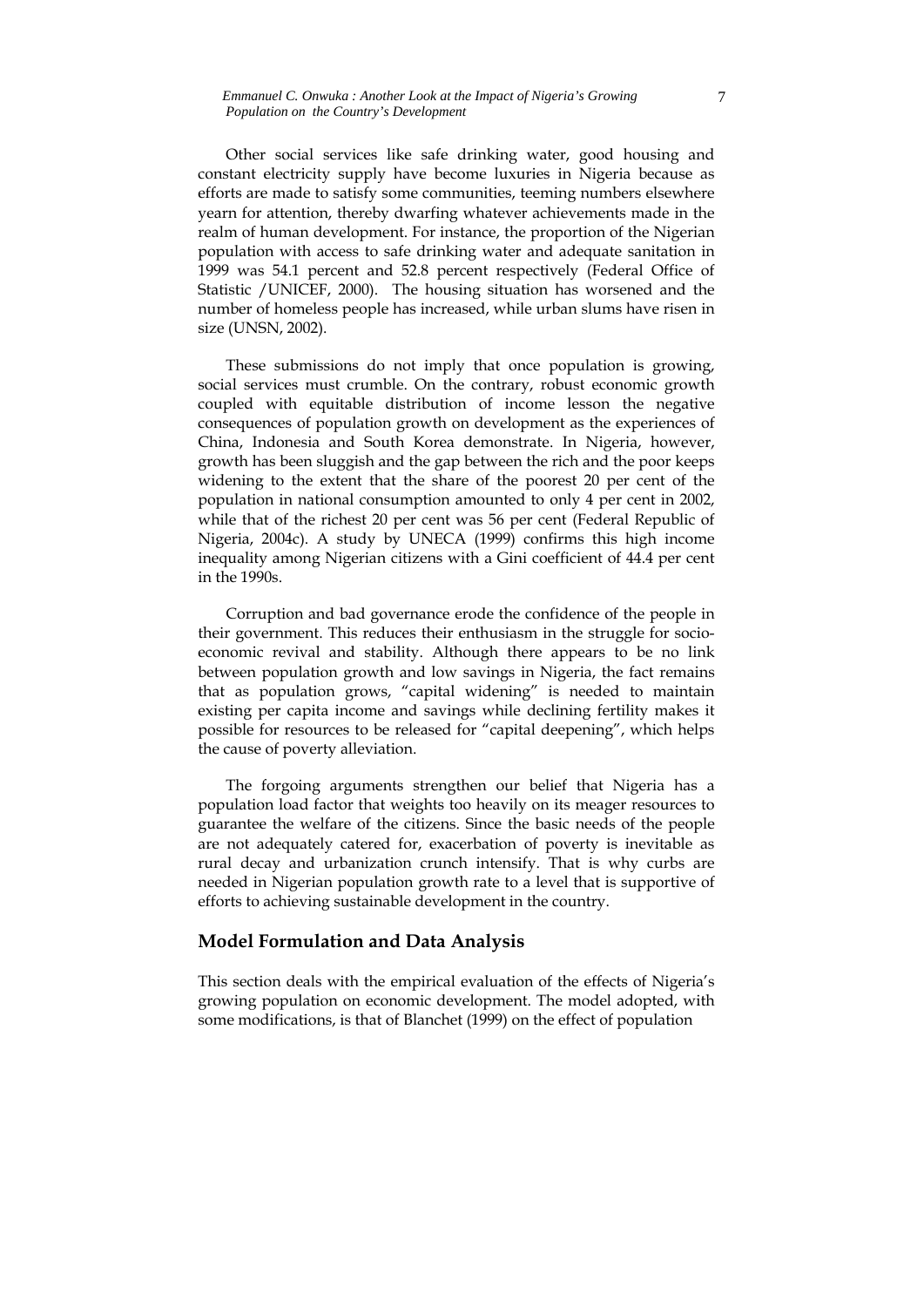growth on economic development. In that model, Blanchet distinguishes between the supply and demand effects of population growth on economic development in order to obviate the criticism associated with positive or negative results obtained when population growth is estimated unblock.

## **The Supply Effect of Population Growth on Economic Development**

Blancher's model specifies that total output (Y) is a function of economically active population or the labor force (L). This is expressed algebraically as follows

 $Y = L(t) \exp B(t)$  1

where

 $Y = total output$ 

L (t) = economically active population per time period

Exp  $B(t)$  = exogenous rate of technical progress

The relationship in equation 1 can be rewritten in terms of per capita income as follows

 $\frac{dy}{y} = \alpha + \frac{\beta dL}{L}$  2

Equation 2 gives the supply effect of population growth, i.e. more people, more products. A positive relationship is, therefore, expected for the regression of per capita income (dy/y) on growth rate of labour output  $(dL/L).$ 

## **The Demand Effect of Population Growth on Economic Development**

If we incorporate into equation 2 the growth rate of population  $\frac{dp}{p}$ , where p is the total population, we have

$$
dy/y = \alpha + \beta dL/L - dp/p
$$
3

There are two basic assumptions about equation 3. The first assumption is that there is decreasing return to scale, which follows from the fact that there is a fixed or slightly variable production factor (for instance, land in an agricultural economy). The expectation is that a larger population would imply increased production, but at a rate less than that of population growth, hence a decline in per capita income. The second assumption is that the economically active population and the total population grow at the same rate. This implies from equation 3 that

$$
dy/y = \alpha + \beta dp/p - dp/p
$$
  
 
$$
dy/y = \alpha + (\beta - 1) dp/p
$$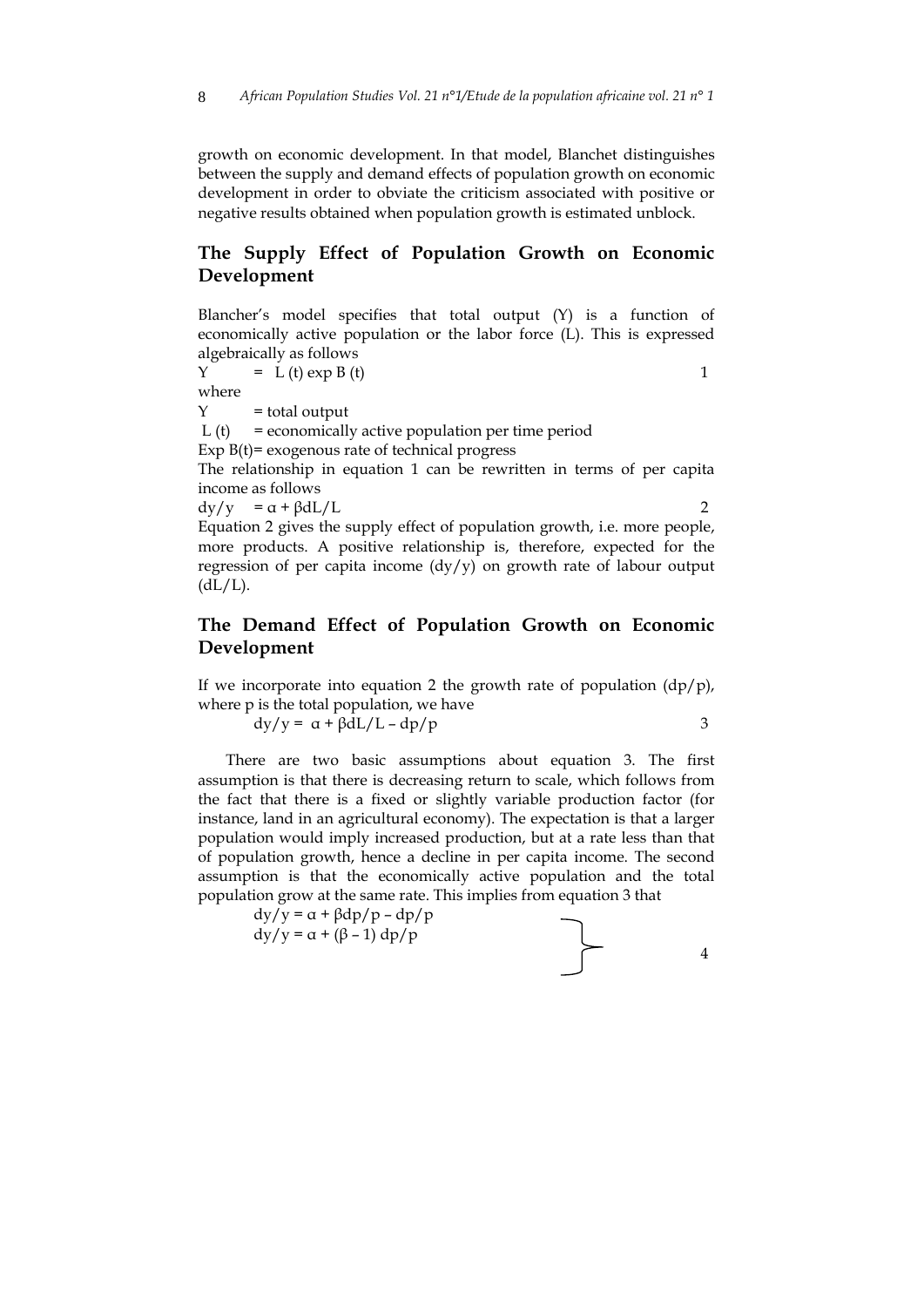*Emmanuel C. Onwuka : Another Look at the Impact of Nigeria's Growing Population on the Country's Development* 

The coefficient  $\beta$  being positive, the slop of the regression should in principle be greater than 1. If it is greater than 0, it is because returns to scale are increasing, i.e.  $\beta$  > 1. Therefore, the expectation of a negative correlation in the regression is justified if the demand effect is stronger than the supply effect.

Our modification to the Blanchet model is introduced here with the inclusion of oil production and lagged per capita output in Nigeria to reflect an implicit adjustment mechanism and adjustment response. In this way, we have a multiple regression equation of the type

$$
dy/y = \alpha + (\beta - 1) dp/p + \beta_1 Er + \beta_2 dyt - 1
$$
 5

where

 $\overline{y}$ 

Er = oil production dyt – 1 = lagged per capita output  $β<sub>1</sub>$  and  $β<sub>2</sub> =$  are expected to be positive Based on this modification, our regression equation becomes

$$
\frac{dyR}{yR} = \alpha + a_1 dpR/pR + u_1
$$
\n
$$
dy = \alpha + a_2 dp/p + u_2
$$
\n7

$$
\frac{dy}{y} = \alpha + a_3 \frac{dyt - 1 + u_3}{yt - 1}
$$
 8

$$
\frac{dy}{y} = \alpha + a_4 \frac{dE_r}{E_r} + u_4
$$

 $dy = \alpha + a_5 d\beta p + u_5$ 10  $y \qquad \qquad \beta p$ 

$$
\frac{dy}{11} = \alpha - a_6 \frac{dp}{dt} + a_7 \frac{dy}{t-1} + a_8 dEr + u_6
$$
\ny\n
$$
y = \alpha - a_9 \frac{dp}{dt} + a_{10} \frac{dy}{dt} - 1 + a_{11} dEr + a_{12} \frac{d}{dt}p + u_7
$$

$$
y
$$
  $pt-1$   $Er$   $\beta p$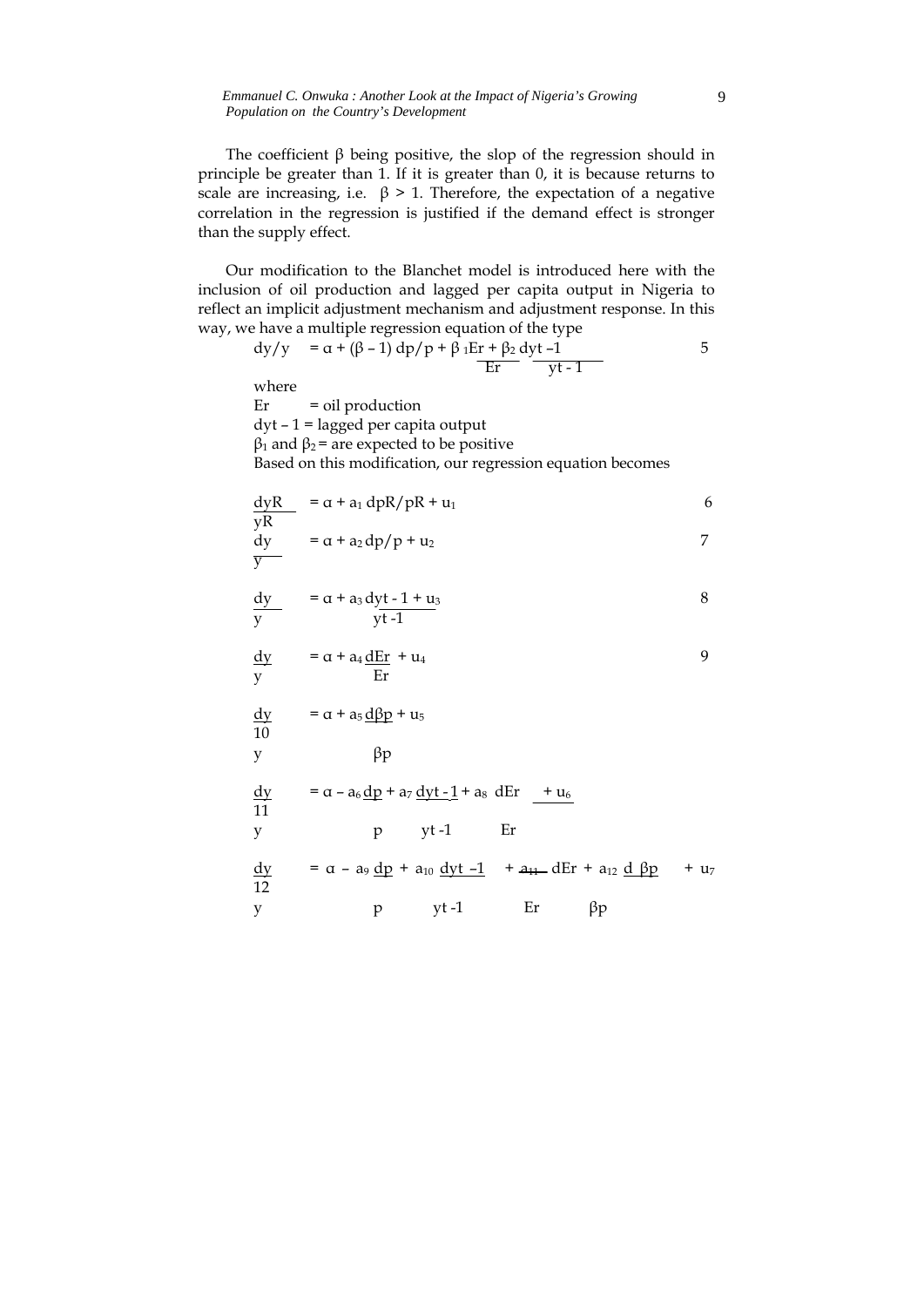| where      |                                                                                                                                          |
|------------|------------------------------------------------------------------------------------------------------------------------------------------|
| $\rm{d}v$  | $=$ % growth rate of GDP                                                                                                                 |
| dpR        | $=$ % growth rate of population                                                                                                          |
| dp         | $=$ population                                                                                                                           |
| $dy_{t-1}$ | $=$ lagged per capita output                                                                                                             |
| dEr        | $=$ oil production                                                                                                                       |
| $d\beta p$ | $=$ agricultura output                                                                                                                   |
|            | $u_1$ , $u_2$ , $u_3$ , $u_4$ , $u_5$ , $u_6$ , and $u_7$ = error terms                                                                  |
|            | $a_1$ , $a_2$ , $a_3$ , $a_4$ , $a_5$ , $a_6$ , $a_7$ , $a_8$ , $a_9$ , $a_{10}$ , $a_{11}$ and $a_{12}$ = coefficient of the predictors |
| $\alpha$   | = constant (intercepts)                                                                                                                  |
|            |                                                                                                                                          |

The per capita agricultural output is introduced into the equation because apart from being used conventionally in population studies as a dependent variable, Nigeria is an economy with low agricultural output. Equation 8 is the per capita output incorporating only the supply effect of population growth. Since data on dL/L are not available on a yearly basis in Nigeria, we could not model equation 3. However, the value of  $β -1$ could be generated if we equate β to the slope of  $dp/p$  in the regression analysis, i.e. (β -1) = a<sub>2</sub>. This will enable us to examine the nature of β which Blanchet did not analyze

An ordinary least squares technique is used to estimate equations 6 to 12. The problems of multicollinearity were considered when deciding the combinations of the predictors for the various models. The data used for the regression runs are shown in Appendix I. The results of the regression estimates for equations 6 to 12 are presented in Appendix II. In all cases, R2 and R2 (adjusted) measure the explanatory power of the multiple regressions while F statistics test the significance of the regression  $\overline{\text{coefficients}}$  of determination. The t – statistics are reported in the parenthesis under relevant coefficients.

The results of the estimates from 1980-2003 support our a priori expectation about population growth and economic development in Nigeria. However, between 1982 and 1997 the negative relationship between these two phenomena did not manifest apparently due to growth in production and lagged per capita output, although agricultural production showed a negative sign because of low productivity in that sector. Estimates from equation 12 indicate that the regression is fairly good fit ( $R^2 = 70\%$ ). The positive sign and the coefficient of oil export are explained by increases in oil price for most of the years.

From the analysis, the demand effect is understandably greater than the supply effect because population grows faster than output in Nigeria. The disparities in production and consumption so engendered are detrimental to economic growth as capital accumulation is hindered in the process. That is why curbs on population growth are necessary for efficient delivery of social services such that development efforts would have a positive impact on the lives of the people.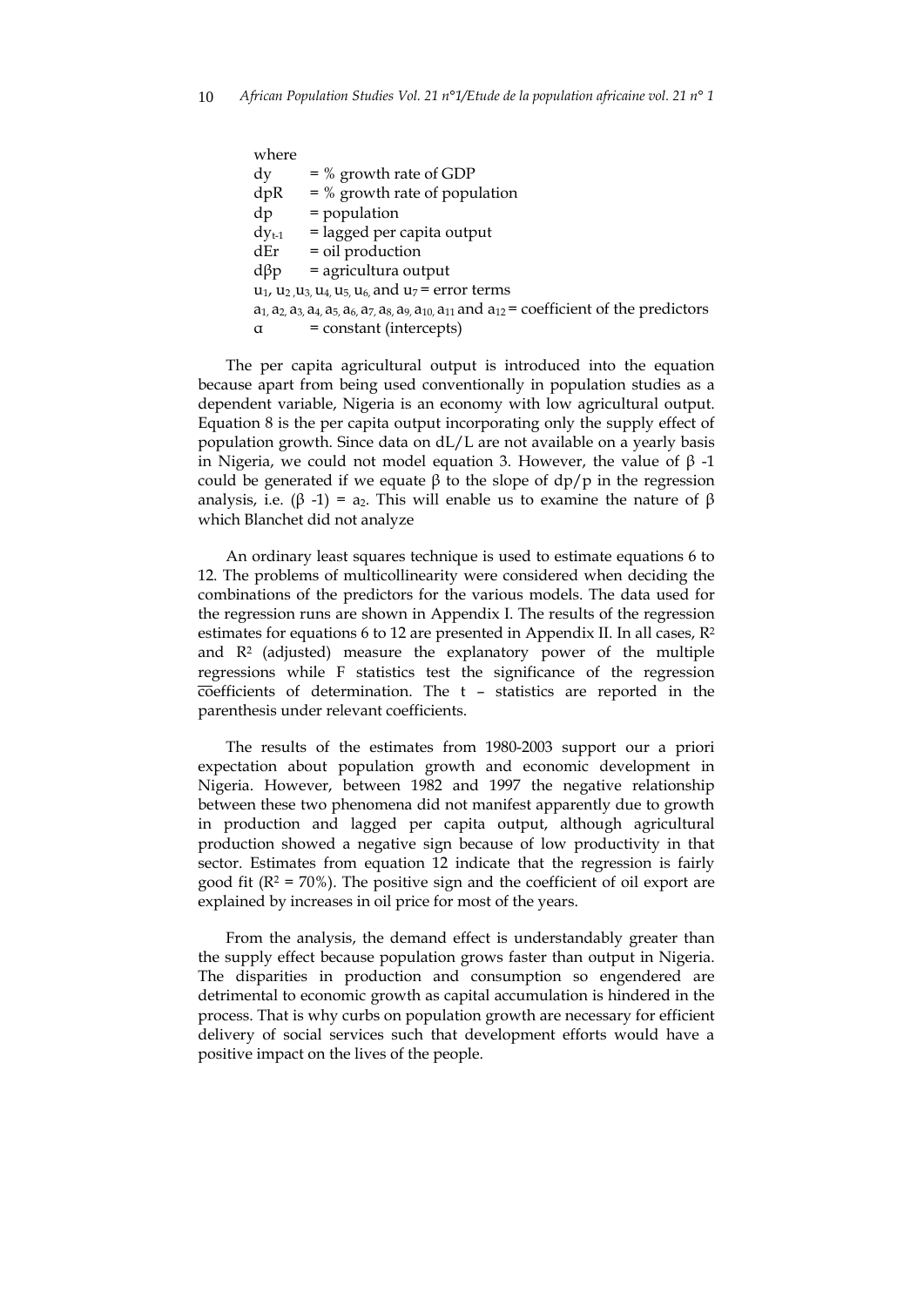#### **Summary and Concluding Remarks**

The arguments advanced in this paper can now be summarized with concluding remarks. Population size is relevant to the development aspirations of Nigeria since people are both producers and consumers of socio-economic products and their number is an indicator that approximates the country's need for basic services. The empirical investigation validates our expectation that rapid population growth is inimical to the development of Nigeria. Although the introduction of variables like oil production and lagged per capita output mitigate the effect of population growth on economic development in the country, this erroneous impression should be discountenanced because Nigeria cannot sustain a much larger population given the country's circumstances.

Although human rights have improved since the enthronement of democracy in 1999, poverty has persisted in Nigeria. Freedom from illiteracy and illness which are vital routes of escape from poverty eludes Nigerians because as the population grows, the corrupt elite that maintain a stranglehold on political power would not invest adequately in the appropriate sectors.

As a poor economy, rapid population growth inevitably reduces agricultural output per capita, leading to food insecurity and high fertility causes overall income per head to decline. Basic services fail Nigeria people in access, quality and quantity in part due to large population. Common sense dictates that when population grows exponentially, the provision of basic services must also expand; requiring increased public interventions per capita in the appropriate sectors. The niggardliness in investing on education, health and other basic needs coupled with inefficient economic management, add important dimensions to the poverty orchestrated by ineffective delivery of social services.

Nigeria, therefore, has a daunting task in addressing the challenges posed by its large population. This calls for response measures through appropriate programs that would integrate the country's population policies into the mainstream development efforts. That way, higher per capita consumption of basic services by the people would be facilitated for them to enjoy the fruits of development.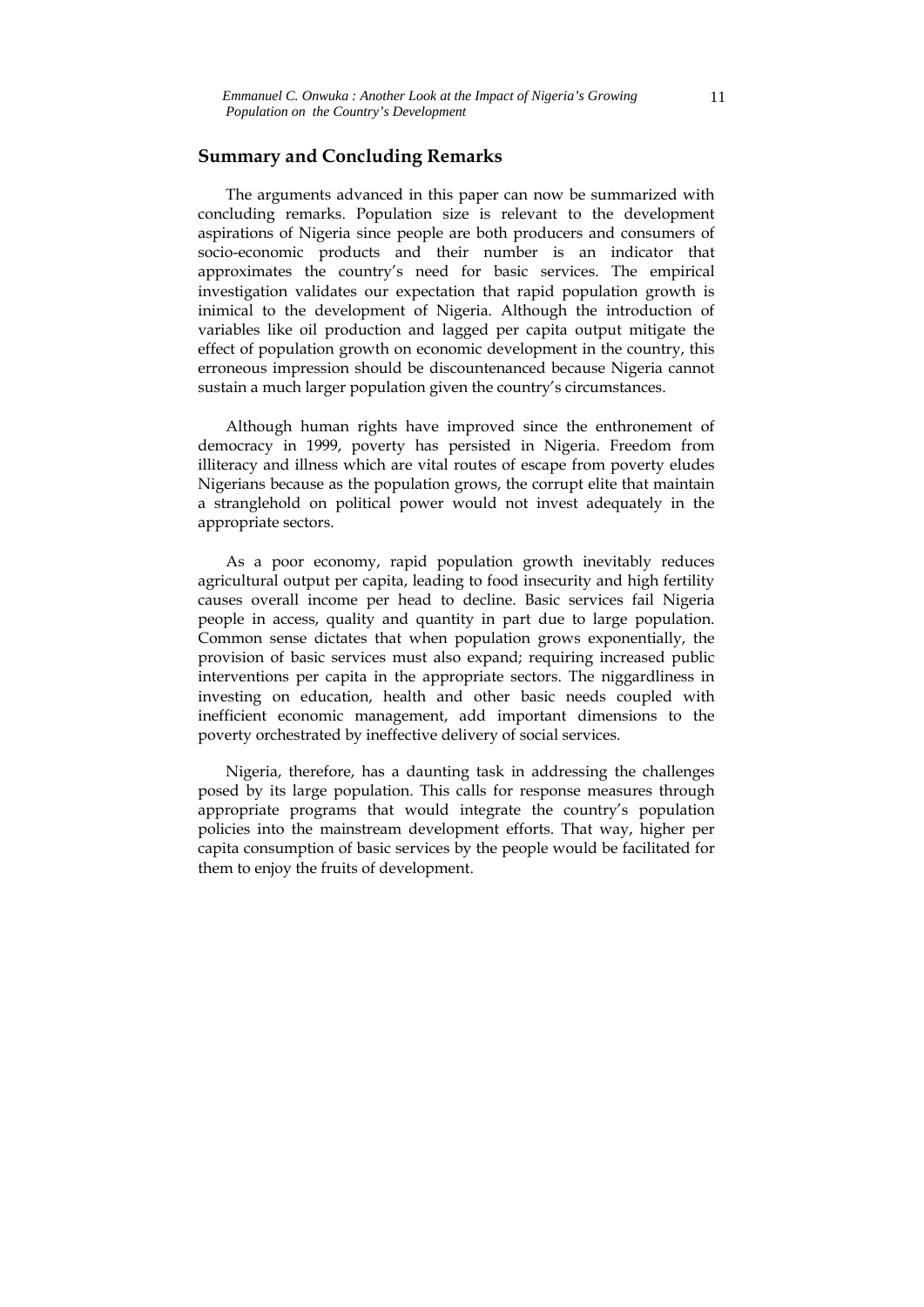#### **References**

- Adalemo, I. A. (2001), Higher Education in Nigeria: Institutional Inadequacies, System Performance and Sustainability, in *Paths to the Sustainability of Higher Education in Nigeria*, Proceedings of the 12th General Assembly of the Social Science Academy of Nigeria, Abuja, Social Sciences Academy of Nigeria.
- Adonri, O. (2003), Integration of Population Data in Socio-economic Planning, in *Nigeria Population Census 1991 Analysis: Relevance of Census Data to Public and Business Administration,* Abuja, National Population Commission.
- African Development Bank (2001), *African Development Report (2001), Fostering Good Governance in Africa,* Oxford, Oxford University Press.
- Ainsworth, M.; Beegle, K. and Nyamete, A. (1996), The Impact of Women's Schooling on Fertility and Contraceptive Use: A Study of Fourteen Sub-Saharan African Countries, in *The World Bank Economic Review* 10 (1): 85- 122.
- Ajakaiye, D. O. (2003), Economic Development in Nigeria: A Review of Experience, in Garba, A. (ed): *Development Thought, Policy Advice and Economic Development in Africa in the 20th Century: Lessons for the 21st Century*, Ibadan, Ibadan University Press.
- Akinbode, A. (2002), *Introductory Environmental Resource Management*, Ibadan, Daybis Limited.
- Anyinwe, M.A. and Okojie, C.E.E. (1998), Economic Implications of the Unmet Need for Family Planning Services, in *The Nigerian Journal of Economic and Management Studies* 3 (1 & 2): 46-56.
- Ashford, L.S. (2001), New Population Policies: Advancing Women's Health and Rights, in *Population Bulletin* 56 (1): Washington, Population Reference Bureau.
- Blanchet, D. (1999), Reversal of the Effects of Population Growth on Economic Growth Since the End of the 1970s: Reality or Artefact?, in *Population Growth and Demographic Structure,* Proceedings of the United Nations Expert Group Meeting on Population Growth and Demographic Structure, New York, United Nations.
- Bloom, D.E. and Williamson, J.G. (1998), Demographic Transition and Economic Miracle in Emerging Asia, in *The World Bank Economic Review* 12(3): 45-53.
- Bongaarts, J. (1996), *Population Pressure and Food Supply System in the Developing World,* Research Division Working Papers No. 86, New York, The Population Council.
- Caldwell, J.C. (1990), The Soft Underbelly of Development: Demographic Transition in Conditions of Limited Economic Change, in Fisher, S. et. al. (ed): *Proceedings of the 1990 World Bank Annual Conference on Development Economics*, Washington, The World Bank.
- Central Bank of Nigeria (1980), *Annual Report and Statement of Accounts for the Year Ended 31st December 1979*, Lagos, Central bank of Nigeria
- Central Bank of Nigeria (2003a), *Annual Report and Statement of Accounts for the Year Ended 31st December, 2002*, Abuja, Central Bank of Nigeria.

\_\_\_\_\_\_\_\_\_\_\_\_\_\_\_\_\_\_\_\_(2003b), *Central Bank of Nigeria Statistical Bulletin*, Vol. 14, Abuja, Central Bank of Nigeria.

Essien, E. (1990), *Nigeria Under Structural Adjustment*, Ibadan, Fountain Publications.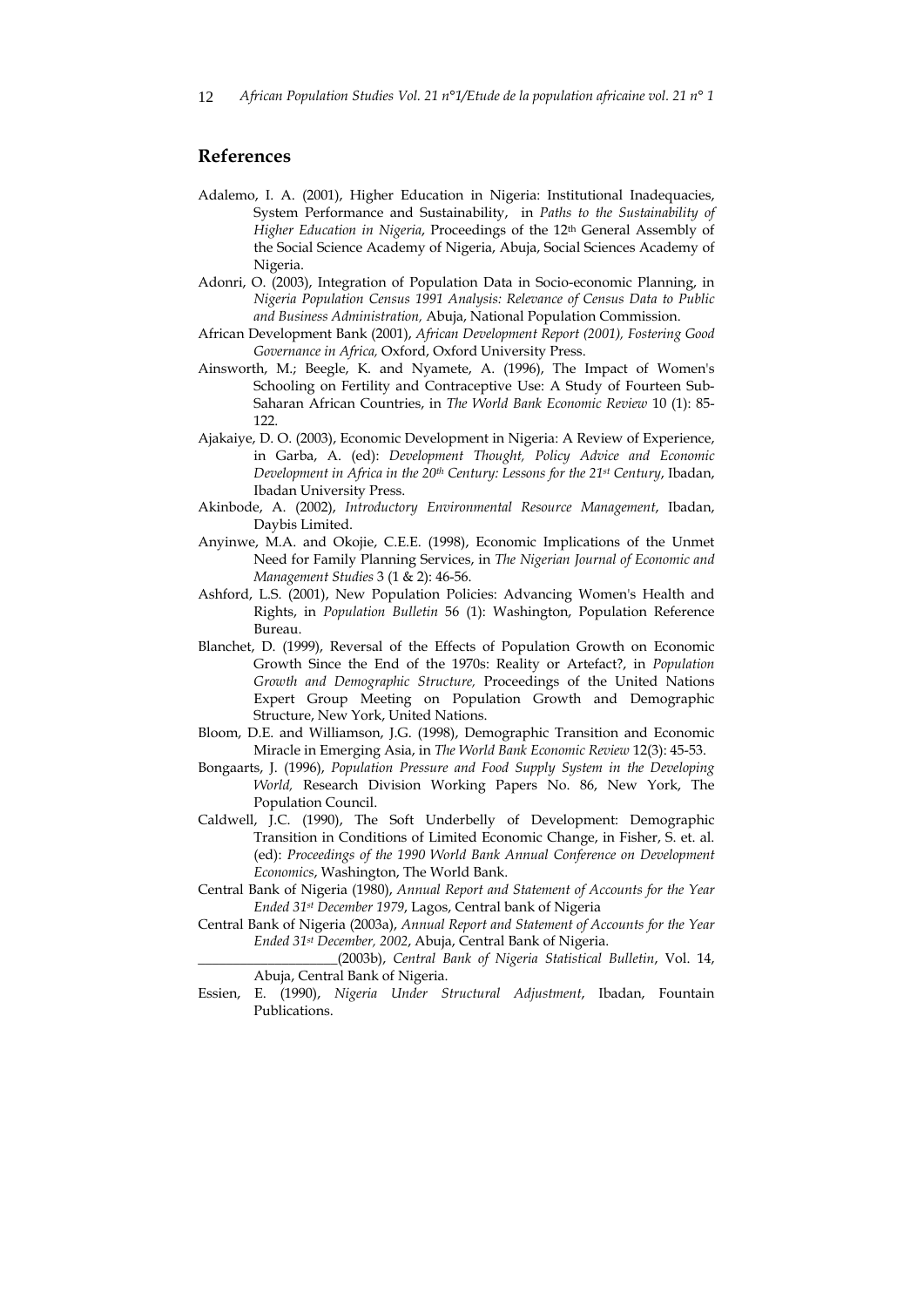- FAO (2000), *Population and the Environment: A Review of Issues and Concepts for Population Programmes*, Part III, Population and Deforestation, Rome, Food and Agriculture Organization of the United Nations.
- Farooq, G. (1985), Household Fertility Decision-Making in Nigeria, in Farooq, G.F. et. al. (ed): *Fertility in Developing Countries*, London, Macmillan Press.
- Federal Office of Statistic/UNICEF (2000), *Multiple Indicators Cluster Survey*, Abuja, Federal Office of Statistics.
- Federal Office of Statistics (2003), *Annual Abstract of Statistics 2003*, Abuja, Federal Office of Statistics.
- Federal Republic of Nigeria (2004a), *National Policy on Population for Sustainable Development*, Abuja, Federal Government Press.

\_\_\_\_\_\_\_\_\_\_\_\_\_\_\_\_\_\_\_\_\_\_\_(2004b), *Background Paper on Employment and Poverty Alleviation in Nigeria* Presented to the African Union Extraordinary Summit on Employment and Poverty Alleviation in African, Ouagadougou, 8th – 9th September, 2004, Abuja, Federal Government Press.

\_\_\_\_\_\_\_\_\_\_\_\_\_\_\_\_\_\_\_\_\_\_\_(2004c), *Millennium Development Goals Report 2004: Nigeria*, Abuja, Federal Government Press.

- Feyisetan, B.J. and Ainsworth, M. (1996), Contraceptive Use and the Quality, Price and Availability of Family Planning in Nigeria, in *The World Bank Economic Review* 10 (1): 159-187.
- Hinchliffe, K. (2002), *Public Expenditures on Education in Nigeria: issues, Estimates and Some Implications*, Africa Region Human Development Working Papers Series, Washington, The World Bank.
- Idele, S.I. (1997), On the Economics and Politics of Large Population: Nigeria in the New Policy Debate, in *The Nigerian Economic and Financial Review* 2 (2): 36- 45.
- Iniodu, P.U. (1998), The Impact of Agricultural Practices on Food Security in Eastern Nigeria, in *The Nigerian Journal of Economic and Management Studies* 3 (1 & 2): 91-103.
- Jakande, L.K. (1988), Nigeria's Population Question: A New Approach, in Oyekanmi, F.D. et. al (ed): *Viable National Population Census: The Road to 1991*, Proceeding No.7, Selected Papers of the Seventh Annual Conference of the Population Association of Nigeria, Lagos, Population Association of Nigeria.
- JAMB (1991), *Annual Report of The Joint Admissions and Matriculation Board into Nigerian Universities for 1990*, Abuja, Joint Admissions and Matriculation Board.
	- (2001), *Annual Report of The Joint Admissions and Matriculation Board into Nigerian Universities for 2000*, Abuja, Joint Admissions and Matriculation Board.
- Lee, R.D. and Miller, T. (1990), *Population Growth, Externalities to Childbearing and Fertility Policy in Developing Countries*, in Fisher, S. et al (ed): Proceedings of the 1990 World Bank Annual Conference on Development Economics, Washington, The World Bank.
- Madu, I.A. (2005), Population and Settlement Constraints to Sustainable Agricultural Land-Use in South Eastern Nigeria, in Okoko, E. et. al. (ed): *Environmental Sustainability and Conservation in Nigeria: A Book of Readings*. Akure, Jubee - Niyi Publishers.
- Malthus, T.R. (1803), *Essays on the Principles of Population*, London, Bensley Publishers.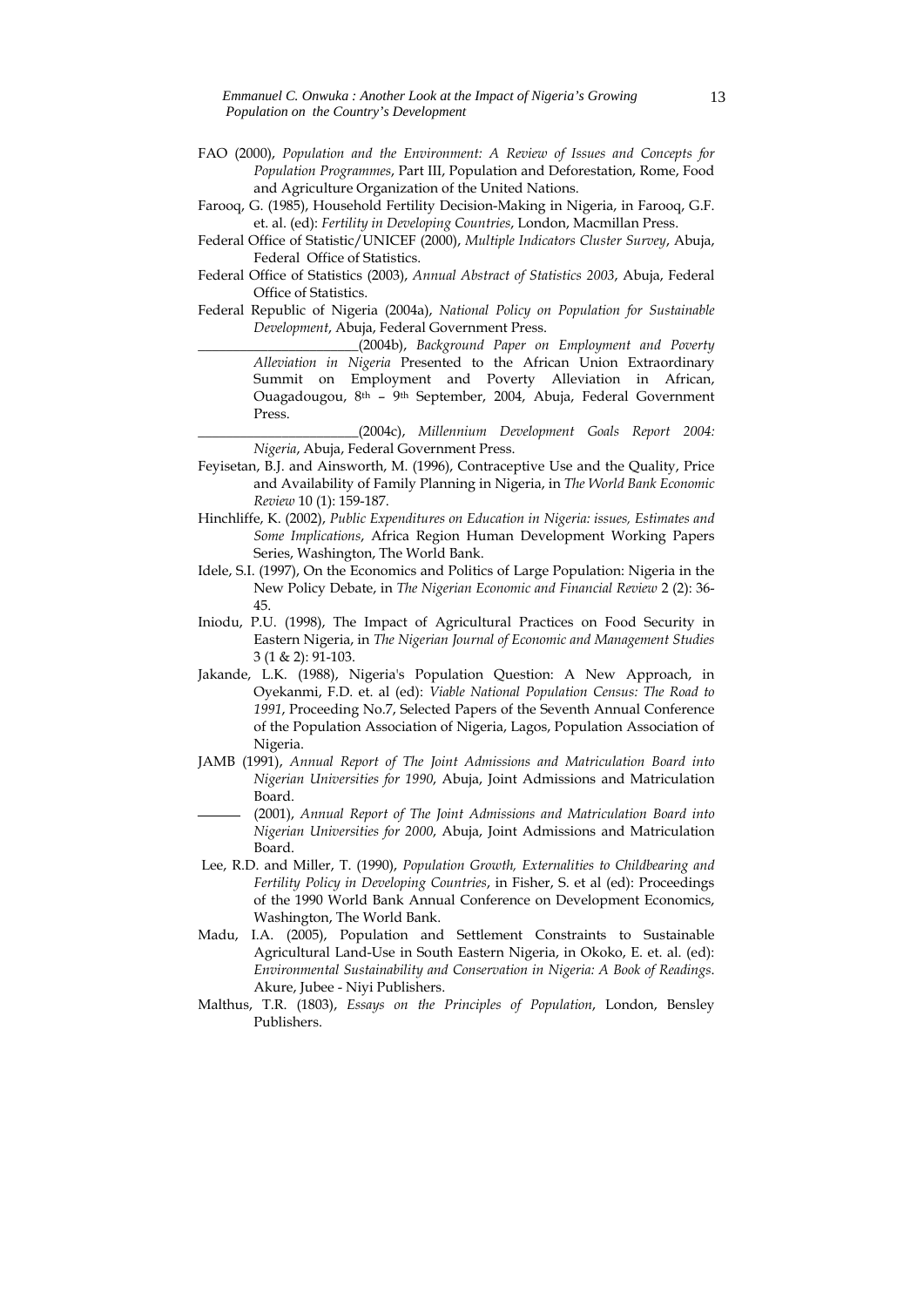Mauldin, W.P. and Sinding, S.W. (1993), *Review of Existing Family Planning Policies and Programmes: Lessons Learned*, New York, The Population Council.

National Population Commission (2002), *Sentinel Survey of the National Population Programme: Baseline Report 2000*, Abuja, National Population Commission. \_\_\_\_\_\_\_\_\_\_\_\_\_\_\_\_\_\_\_\_\_\_\_\_\_\_\_\_\_(2003), *Nigeria Demographic and Health Survey 2003*,

Calverton, National Population Commission and ORC/Macro.

- National Research Council (1993), *Population Dynamics of Sub-Saharan Africa: Demographic Effects of Economic Reversals in Sub-Saharan Africa*, Washington, National Academy Press.
- Obadan, M.I. and Ekuerhare, B.U. (1993), The Theoretical Basis of Structural Adjustment Programmes: An Appraisal, in *The Nigerian Journal of Economic and Social Studies* 25 (1): 17-32.
- Olaniyan, O. (2001), *Public Finance and Higher Education in Nigeria*, in Paths to the Sustainability of Higher Education in Nigeria, Proceedings of the 12th General Assembly of the Social Science Academy of Nigeria, Abuja, Social Science Academy of Nigeria.
- Olofin, S. (1996), *Are We Destined for Economic Backwardness in Perpetuity? A Neo-Malthusian Theory of Underdevelopment*, Ibadan, University of Ibadan Press.
- Olusanya, P.O. and Pursell, D.E. (1981), *The Prospects of Economic Development in Nigeria Under Conditions of Rapid Population Growth*, Ibadan, The Nigerian Institute of Social and Economic Research.
- Onimode, B. (1995), Economic Development Policy in an Open Economy: The Nigerian Experience Since 1960, in Iwayemi, A. (ed): *Macroeconomic Policy Issues in an Open Developing Economy: A Case Study of Nigeria,* Ibadan, National Center for Economic Management and Administration.
- Onokerhoraye, A.G. (1995), *Population Growth and the Provision of Social Services in Nigeria,* The Benin Social Science Series for Africa, Benin-City, University of Benin.
- Onwuka, E.C. (1996), Perspectives on the Deregulation of Nigeria's Agriculture, in Onwuka, E.C. et. al (ed): *Economic Development in a Deregulated Economy*, Ibadan, Stirling-Horden Publishers.
- Onwuka E.C. (2003), Linkages Between Population Growth, Poverty and Environmental Degradation in Nigeria, in Adekunle, V.et.al. (ed): *Challenges of Environmental Sustainability in a Democratic Government*, Proceedings of a National Conference Organized by the Environment and Behaviour Association of Nigeria, Akure, EBAN.
- Population Reference Bureau (2004), *2004 World Population Data Sheet of the Population Reference Bureau,* Washington, Population Reference Bureau.
- Renne, E.A. (1995), Houses, Fertility and the Nigerian Land Use Act, in *Population and Development Review* 21 (1): 75-90.
- Simon, J. (1996), *The Ultimate Resource* 2, Princeton, Princeton University Press.
- Smil, V. (2000), *Feeding the World: A Challenge for the Twenty-First Century*, Cambridge, MIT Press.
- Soleye, O.O. (1987), Nigeria's Industrial Policy: Retrospect and Prospect, in Iyanda, O. (ed): *The Nigerian Economy: Issues and Problems of Management*, Lagos, Malthouse Press.
- United Nations (1998), *World Population Prospects. The 1998 Revision*. Vol. III: Analytical Report, New York, United Nations.

\_\_\_\_\_\_\_\_\_\_\_\_\_\_(1999), *Population Growth, Structure and Distribution: The Concise Report*, New York, United Nations.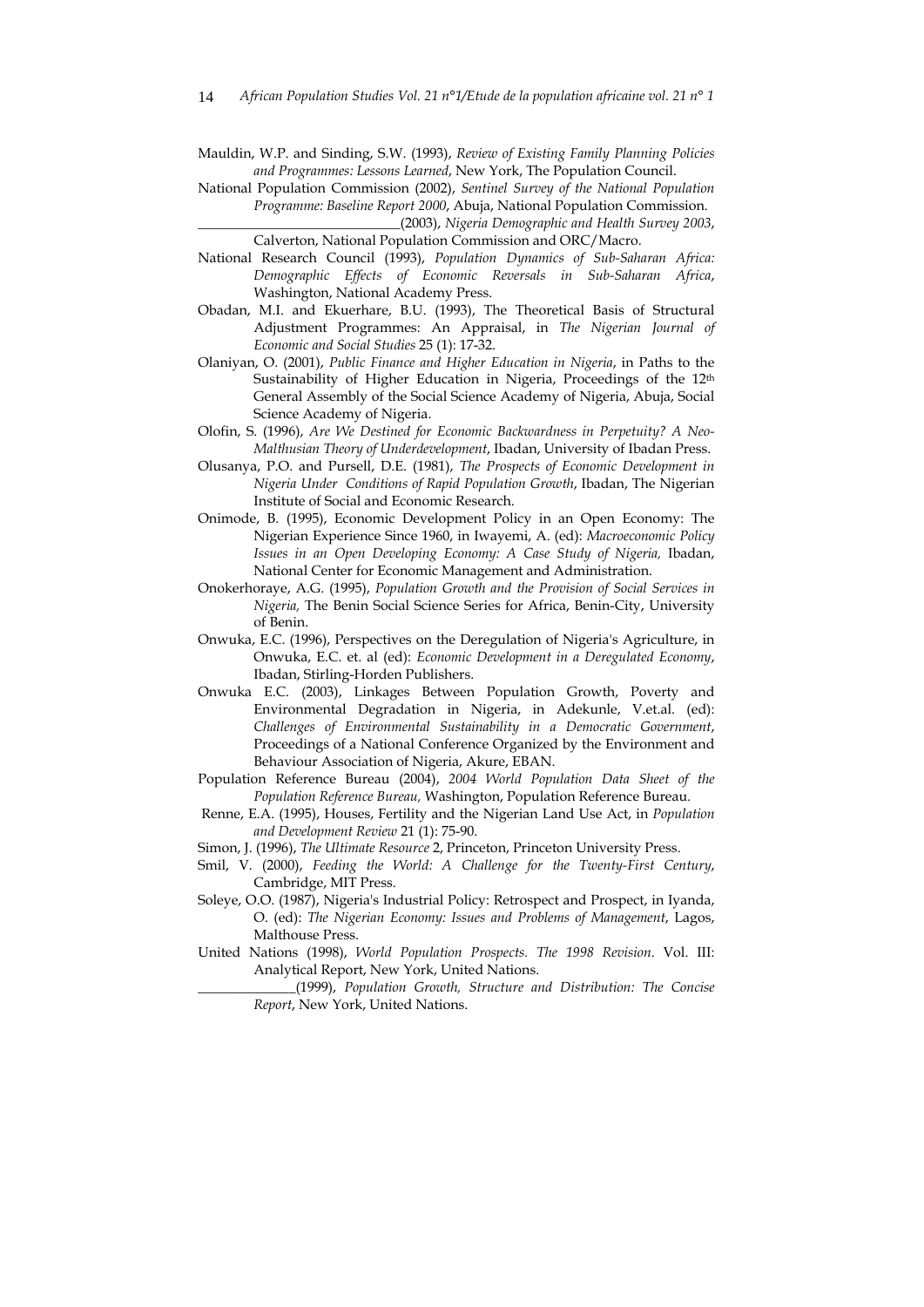\_\_\_\_\_\_\_\_\_\_\_\_\_\_\_(2001a), *Population, Environment and Development: The Concise Report*, New York, United Nations.

\_\_\_\_\_\_\_\_\_\_\_\_\_\_\_(2001b), *World Population Prospects: The 2000 Revision,* Vol. 1. Comprehensive Tables, New York, United Nations.

\_\_\_\_\_\_\_\_\_\_\_\_\_\_\_(2004), *World Population Policies 2003*, New York, United Nations.

- UNECA (1999), *Economic Report on Africa: The Challenge of Poverty Reduction and Sustainability,* Addis-Ababa, United Nations Economic Commission for Africa.
- UNDP (2001), *Human Development Report: Nigeria 2000/2001*, Lagos, United Nations Development Programme.
- UNSN (2002), *United Nations Development Assistance Framework:* Nigeria 2002 2007, Abuja, United Nations System in Nigeria.
- Umoren, R. (2001), *Economic Reforms and Nigeria's Political Crisis*, Ibadan, Spectrum Books.
- World Bank (1994), *Population and Development: Implications for The World Bank*, Washington, The World Bank.
- Yesufu, T.M. (2000), *The Human Factor in National Development: Nigeria*, Ibadan, Spectrum Books.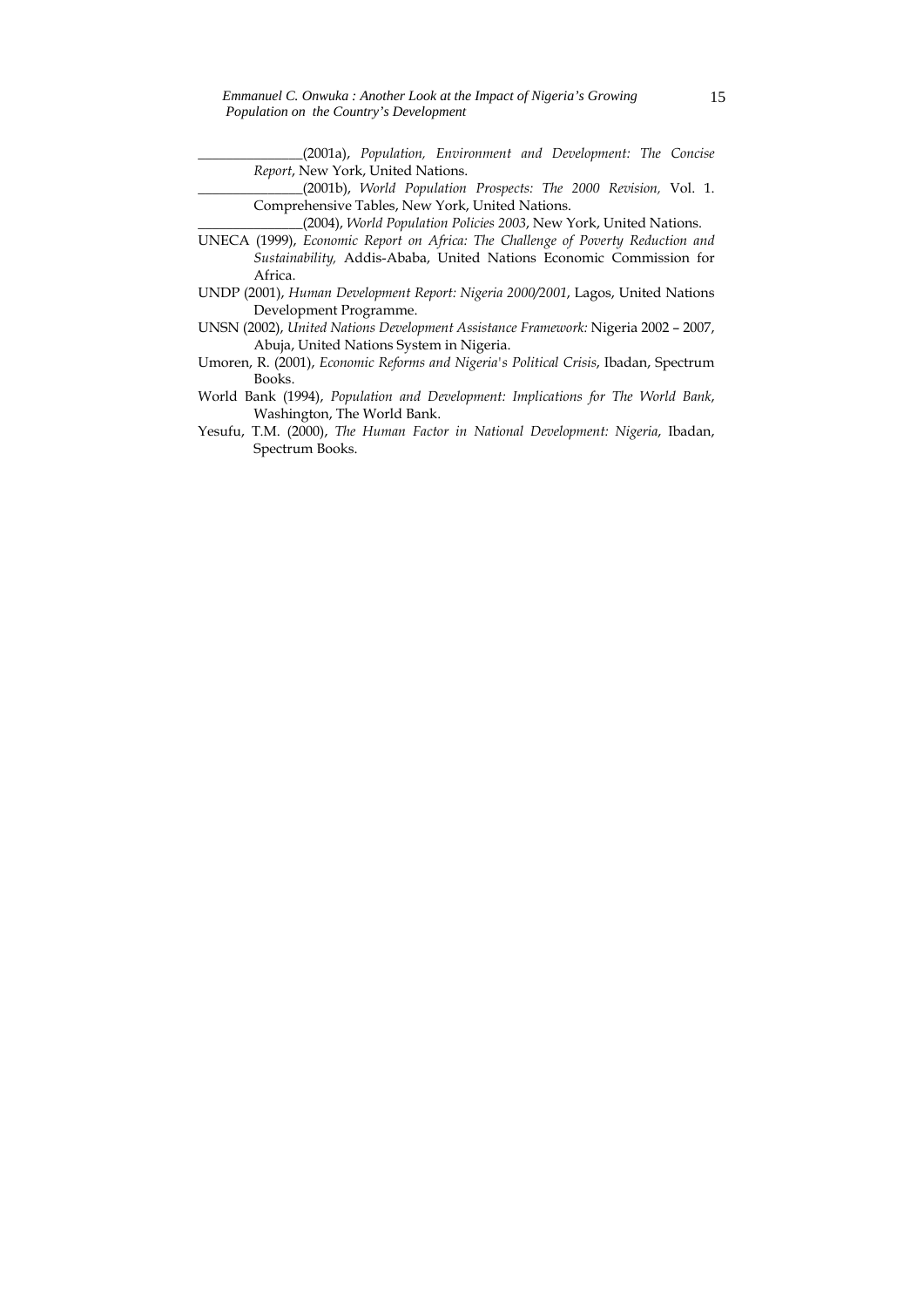| Year | <b>GDP</b> | Population in | Lagged Per Capita | Oil Export (Nm) | <b>Agricultural Output</b> | <b>Growth in GDP</b> | Growth in Population |  |
|------|------------|---------------|-------------------|-----------------|----------------------------|----------------------|----------------------|--|
|      | (Nm)       | millions      | Income (Nm)       |                 | (Nm)                       | (°/0)                | $(^{0}/_{0})$        |  |
| 1980 | 96.2       | 84.7          |                   | 13523.0         | 106.4                      | 5.4                  | 2.5                  |  |
| 1981 | 70.4       | 86.7          | 710.0             | 10680.5         | 102.6                      | $-26.8$              | 2.5                  |  |
| 1982 | 70.2       | 89.2          | 760.0             | 8003.2          | 114.2                      | $-0.28$              | 2.8                  |  |
| 1983 | 66.2       | 95.4          | 550.0             | 7201.2          | 100.8                      | 5.4                  | 3.4                  |  |
| 1984 | 63.0       | 98.6          | 450.0             | 8840.6          | 102.4                      | $-5.3$               | 3.2                  |  |
| 1985 | 68.9       | 101.1         | 530.0             | 10890.6         | 104.6                      | 7.4                  | 3.2                  |  |
| 1986 | 71.0       | 105.1         | 520.0             | 8368.4          | 108.3                      | 3.00                 | 3.0                  |  |
| 1987 | 70.9       | 108.6         | 540.0             | 28208.6         | 116.1                      | $-0.4$               | $-23.6$              |  |
| 1988 | 77.8       | 83.2          | 540.0             | 28435.4         | 138.5                      | 10.0                 | 2.0                  |  |
| 1989 | 83.5       | 84.9          | 540.0             | 35016.8         | 153.0                      | 7.3                  | 2.4                  |  |
| 1990 | 90.3       | 86.9          | 520.0             | 106626.5        | 167.5                      | 8.1                  | 2.3                  |  |
| 1991 | 94.6       | 88.9          | 580.0             | 116856.5        | 191.7                      | 4.8                  | 2.9                  |  |
| 1992 | 97.4       | 91.5          | 860.0             | 201383.9        | 206.4                      | 2.9                  | 2.8                  |  |
| 1993 | 100.0      | 94.1          | 990.0             | 213778.8        | 211.4                      | 2.9                  | 2.8                  |  |
| 1994 | 101.3      | 96.7          | 102.6             | 200710.2        | 209.7                      | 1.3                  | 2.3                  |  |
| 1995 | 103.5      | 99.5          | 1050.0            | 728265.3        | 216.8                      | 2.2                  | 2.9                  |  |
| 1996 | 107.0      | 102.3         | 1026.0            | 729421.4        | 224.8                      | 3.7                  | 2.8                  |  |
| 1997 | 110.0      | 105.2         | 1052.0            | 166902.5        | 231.1                      | 3.7                  | 2.8                  |  |
| 1998 | 112.0      | 108.1         | 1048.4            | 175854.2        | 242.4                      | 5.6                  | 2.8                  |  |
| 1999 | 116.0      | 111.2         | 1041.9            | 1169476.9       | 249.1                      | 2.7                  | 2.8                  |  |
| 2000 | 120.0      | 114.3         | 1038.9            | 1929900.4       | 252.0                      | 5.4                  | 2.8                  |  |
| 2001 | 344.0      | 117.5         | 1046.8            | 1973222.2       | 260.1                      | 4.6                  | 2.8                  |  |
| 2002 | 356.0      | 120.8         | 1062.5            | 1787622.1       | 272.4                      | 3.5                  | 2.8                  |  |
| 2003 | 392.8      | 124.2         | 1065.4            | 27894754.2      | 294.6                      | 10.3                 | 2.8                  |  |

**APPENDIX 1 : Some Socio-Economic Indicators of Nigeria (1980-2003)** 

Sources: Computed by the Author from Central Bank of Nigeria Annual Reports and Statement of

Accounts (Various Years); Central Bank of Nigeria Statistical Bulletin (Various Years);

Nigerian National Petroleum Corporation's Inspectorate Division's Database (Various

Issues) and World Bank's World Development Indicators (Various Years).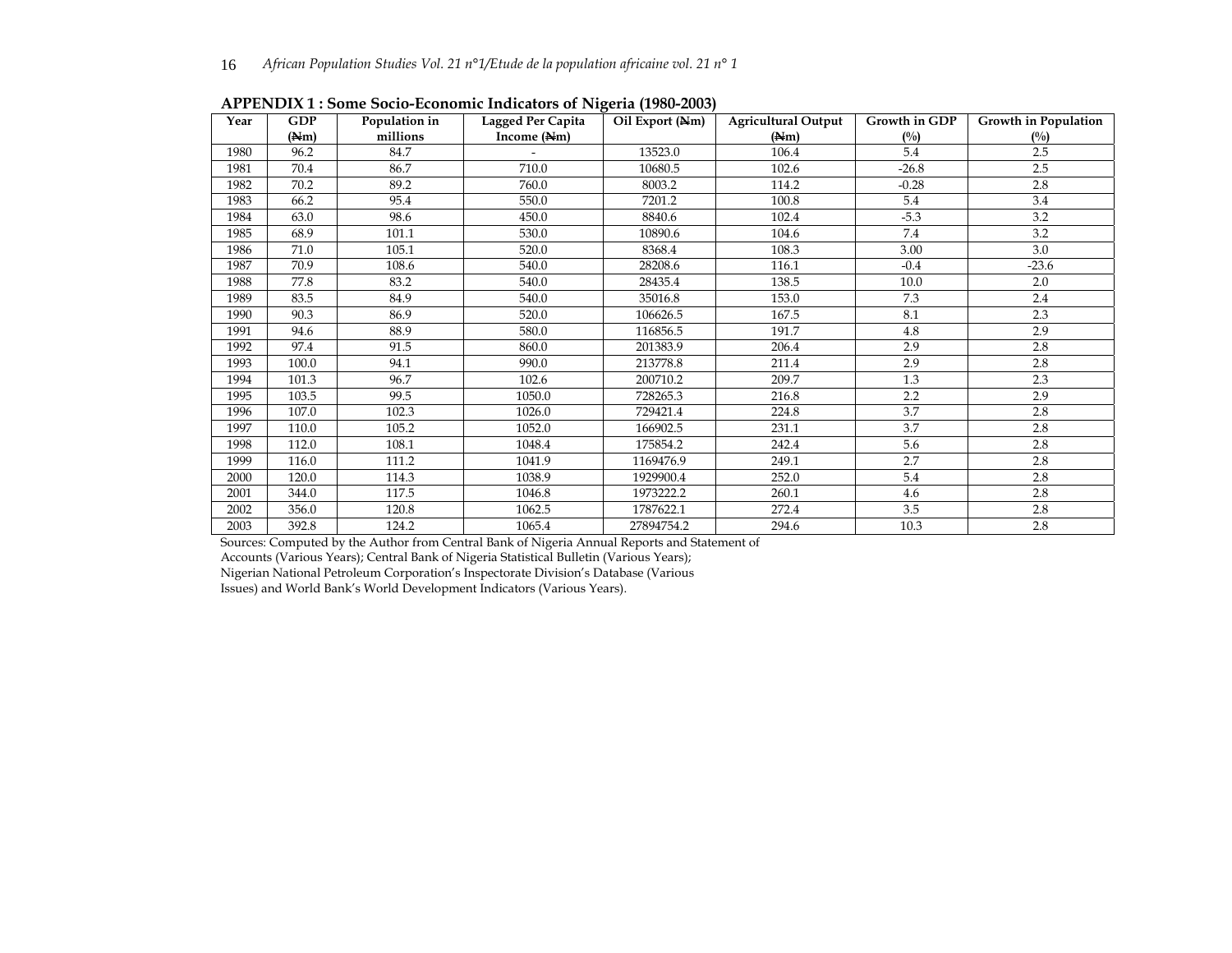*Emmanuel C. Onwuka : Another Look at the Impact of Nigeria's Growing Population on the Country's Development* 

| $\frac{dyR}{yR} = \alpha - a_1 \frac{dpR}{pR}$<br>Model I                       |                                                                          |                                          |                        |                                                              |                        |                      |            |           |                     |  |
|---------------------------------------------------------------------------------|--------------------------------------------------------------------------|------------------------------------------|------------------------|--------------------------------------------------------------|------------------------|----------------------|------------|-----------|---------------------|--|
| Year                                                                            |                                                                          | Dependent Variable<br>Growth Rate of GDP |                        | Coefficient of Explanatory<br>Intercept<br>$R^2$<br>Variable |                        | $\frac{-2}{R}$       | ${\bf F}$  | <b>DW</b> | Significa<br>nce 5% |  |
| 1980-<br>2003                                                                   |                                                                          |                                          | 3.276<br>(2.140)       | $-0.281$<br>$(-1.018)$                                       | 0.45                   | 0.02                 | 1.02       | 1.956     | NS                  |  |
|                                                                                 | $\frac{1}{Model \, II} \, \frac{dy}{y} = \alpha -$<br>$a_2 \frac{dp}{p}$ |                                          |                        |                                                              |                        |                      |            |           |                     |  |
| 1980-<br>2003                                                                   |                                                                          |                                          | -437.923<br>$(-3.722)$ | 5.626<br>(4.431)                                             | 0.51<br>7              | 0.49<br>$\mathbf{1}$ | 23.2       | 0.712     | NS                  |  |
| $\frac{dy}{t-1}$<br><i>Model III</i> $\frac{dy}{y} = \alpha - a_3$<br>$y_{t-1}$ |                                                                          |                                          |                        |                                                              |                        |                      |            |           |                     |  |
| 1980-<br>2003                                                                   |                                                                          |                                          | 3.26<br>(2.065)        | 0.157<br>(2.579)                                             | 0.27<br>$\overline{2}$ | 0.19<br>7            | 6.65<br>4  | 0.45      | $_{\rm NS}$         |  |
| Model IV $\frac{dy}{dx} = \alpha +$<br>$\frac{Edr}{Er}$                         |                                                                          |                                          |                        |                                                              |                        |                      |            |           |                     |  |
| 1980-<br>2003                                                                   |                                                                          |                                          | 106.790<br>(7.44)      | 1.126<br>(4.266)                                             | 0.45<br>$\mathfrak{B}$ | 0.42<br>8            | 18.1<br>95 | 1.044     | S                   |  |

## **Appendix II : The Results of the Regression Estimates for Equations 6 to 12**